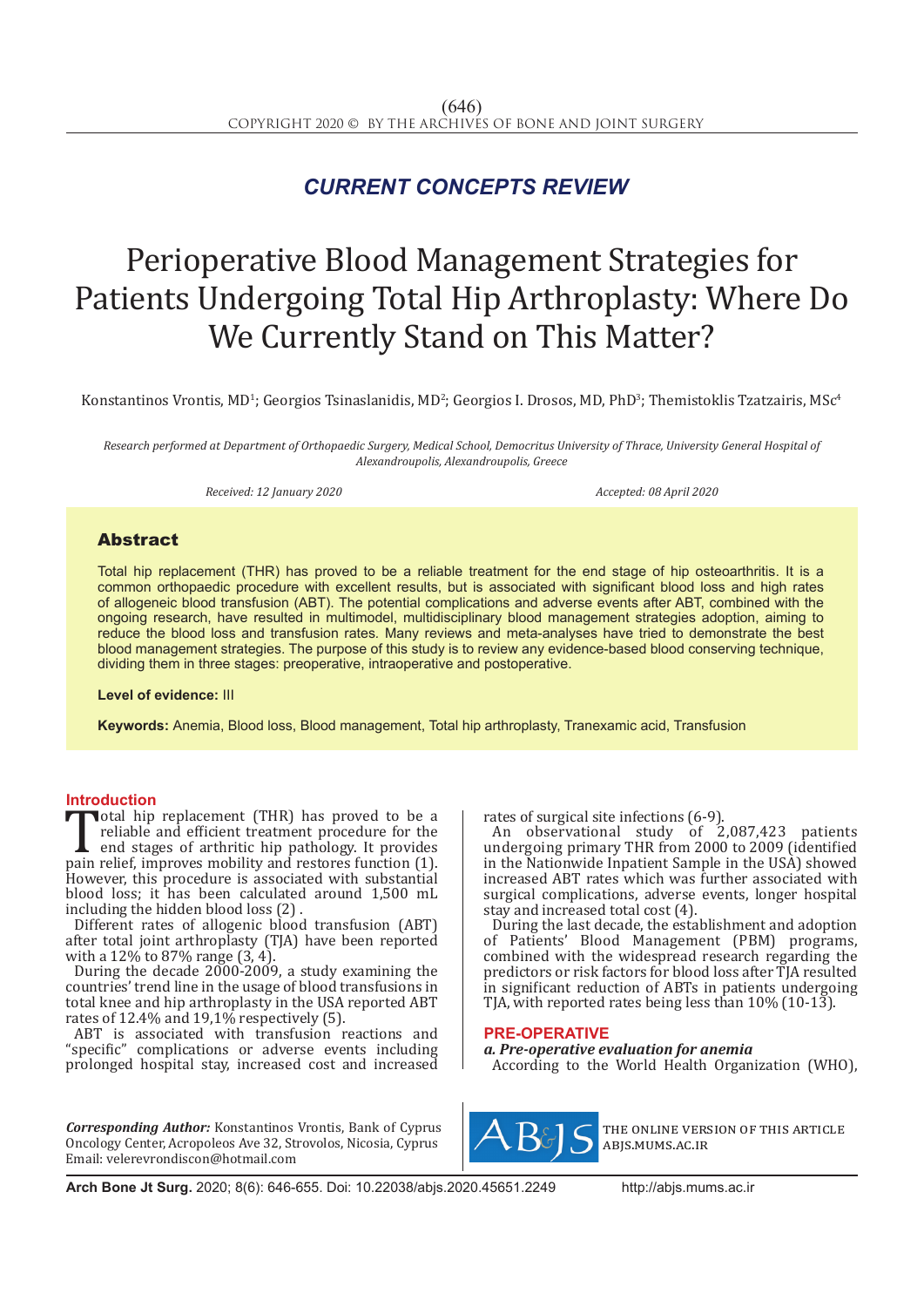THE ARCHIVES OF BONE AND JOINT SURGERY. ABJS.MUMS.AC.IR BLOOD LOSS IN TOTAL HIP REPLECEMENT

VOLUME 8. NUMBER 6. NOVEMBER 2020

anemia is defined as having hemoglobin (Hb) <13 g/dL in men, <12 g/dL in nonpregnant women, and <11 g/dL in pregnant women (14). In an attempt to revise traditional WHO anemia definition, it has been suggested that the desirable pre-operative Hb value, in patients undergoing major surgical procedures, should be ≥13 g dl−1 for both genders (15).

The prevalence of pre-operative anemia in patients scheduled for elective orthopaedic surgery, according to recent reports is between 10.8% and 17%, with iron deficiency being the main cause in about half of the patients (16-18). A European study (PREPARE study) found that pre-operative anemia is associated not only with heightened postoperative complication rate, however with intraoperative transfusion risk as well, when it comes to patients that were scheduled for elective orthopaedic procedures (16). It was also found that patients' blood management measures such as iron status evaluation and strategies to avoid transfusion are still underused in Europe (16). A recent Australian article revealed that in anaemic patients, who were due to have elective orthopaedic surgery, with iron deficiency, the treatment was effective in improving the pre-operative haemoglobin and reducing perioperative transfusion rates (17).<br>The Ne

Network for Advancement of Transfusion Alternatives (NATA), created clinical guidelines on how to detect, investigate and manage anemia preoperatively in elective surgeries in orthopedics. These included the following (a) measurement of hemoglobin (Hb) within a period of 28 days before the scheduled surgery, (b) aim for a normal Hb level based on the normal range established by the WHO criteria, (c) if anemia is diagnosed, the evaluation should include nutritional deficiencies, chronic renal failure and/or chronic inflammatory disease, (d) any nutritional deficiencies identified must be corrected, and (e) if there is a negative workup for nutritional deficiencies, or have already been corrected but anemia persists, erythropoiesis-stimulating agents can be used for. (19) Treatment of pre-operative anemia is beyond the scope of this article.

#### *b. Antiplatelet agent medication*

A significant amount of patients that have been scheduled for surgery also suffer from cardiovascular diseases and they are on antiplatelet medication. It is estimated that within 5 years after stent implantation, an approximate rate of 5-25% of patients with coronary stents may require non-cardiac surgical procedure (20).

According to the 2016 ACC/AHA (American College of Cardiology/American Heart Association) guidelines, non-cardiac surgeries should be delayed for at least 6 months after drug eluting stent (DES) placement and 30 days after bare metal stent (BMS) placement in case that the risk of stent thrombosis is greater than the risk of delaying surgery (20).

The main concern regarding the use of antiplatelet agents is the high risk of bleeding that may occur during total hip arthroplasty. It has been suggested that a surgery like total hip arthroplasty should be avoided during the first year since a 5- to 10-fold increase in acute stent

thrombosis has been reported (22). After the operation, patients should continue with aspirin (21).

#### *Aspirin*

Precipitous discontinuation of aspirin is associated with a "rebound" effect while surgical interventions can increase coagulation. Therefore, perioperative discontinuation of aspirin therapy is associated with a considerable raise of major adverse cardiac events (ΜΑCΕ) (22-23).

Recent population-based cohort studies, including large number of patients, have shown that in long-term users, discontinuation of low-dose aspirin in the absence of major surgery or bleeding was associated with an increased risk (>30%) of cardiovascular events (24).

From an anesthesiologist's point of view, there is an increased risk of neurological complications in the presence of abnormal bleeding status, spinal or epidural hematoma. To this end, it is clear that a safe neuraxial technique can be safely performed in patients on aspirin therapy (25).

The two main concerns from the surgeon's perspective are hematoma formation and bleeding. A metaanalysis on how low-dose aspirin affected the risk of perioperative bleeding showed a 50% upsurge of bleeding complications in patients receiving aspirin (26). There was only one double-blinded randomized trial on the association of perioperative bleeding and low dose aspirin (75mg) in non-cardiac surgical procedures. This indicated that in high-risk patients on low dose aspirin, undergoing non-cardiac surgery, there was a perioperative reduction of MACE without causing an increase in bleeding complications. However, the study was not powered to evaluate bleeding complications (23).

A consensus between the Italian cardiac, surgical and anaesthesia societies that was published in 2014, suggest the continuation of aspirin during total hip arthroplasty (27). According to 2016 ACC/AHA (American College of Cardiology/American Heart Association) guidelines, low-risk patients, in terms of cardiovascular events, should stop aspirin 7 to 10 days before surgery (enough time for the platelet pool to be replenished). For high risk patients, it is suggested that aspirin should be continued during the whole perioperative period (28).

## *P2Y12 inhibitors (clopidogrel, ticagrelor, prasugrel) - Dual anti-platelet therapy (DAPT)*

Clopidogrel and ticagrelor should be discontinued at least five days and prasugrel at least seven days prior to surgery unless there is a high risk of thrombosis (29). A significant number of patients may have an indication for dual anti-platelet therapy (DAPT) after coronary intervention or myocardial infarction. DAPT comprises of a combination of an oral inhibitor of the platelet P2Y12 and aspirin.

It is recommended that elective non-cardiac surgical procedures should be delayed until the completion of the full course of DAPT (30). In the majority of the clinical situations, aspirin should not be discontinued because it provides an advantage that overweight the bleeding risks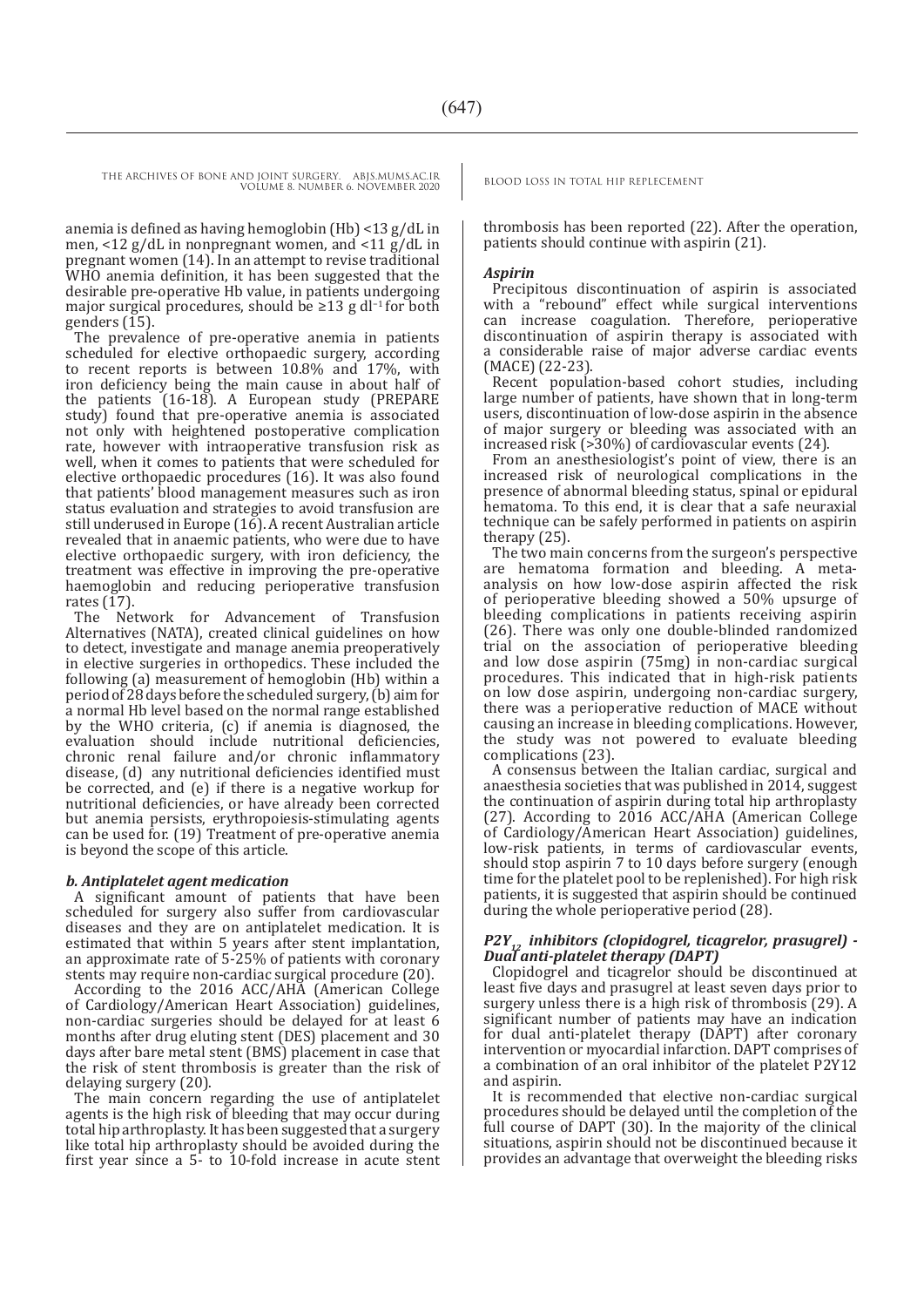(27, 31). If P2Y12 inhibitor therapy has been halted prior to surgery, it should be restarted as soon as promptly (within 24 h) (32, 33). The ideal time for restarting P2Y12 inhibitors post-surgery should ultimately be decided via a multidisciplinary discussion prior to the operation and traced in the patient file (30).

#### *c. Pre-operative blood donation (POBD)*

Retrospective cohort studies in large number of patients during the past decade reported that the risk of ΑΒΤ decreased when POBD was used in patients who underwent total hip arthroplasty (10). Nevertheless, during the same period, the POBD rate was decreased (5). In addition, similar studies revealed that during the current decade the use of POBD has declined and hasn't been included in patients' blood management programs (11-13). According to the authors, this strategy's drawbacks include the induction of phlebotomy-induced anemia, unnecessary costs, and potential complications related to reinfusion (12).

A recent study suggests that topical TXA is equivalent to POBD in anemic patients with similar transfusion rates. Furthermore, TXA showed to be more efficient in nonanemic patients as it reduced transfusion rates when compared to POBD (34).

#### *d. Transfusion protocols*

ABT is associated with several transfusion reactions (6, 7). In TJA patients, it is also associated with an increase in surgical complications, including surgical-site infection, length of stay and increased total cost (4, 35, 36).

Transfusion protocols are part of PBM programs in surgical patients, describing the indications for ABT, including transfusion trigger, symptoms of anemia and comorbidities. The so-called "transfusion trigger" is the Hb verge value at which the physician choose to transfuse the patient. Recent data have shown that restrictive strategies, with transfusion trigger (Hb level) between 7g/dl and 8g/dl, are safe with no increase in patients morbidity and mortality and are associated with a reduction of transfusions compared to outdated transfusion strategies (transfusion trigger of Hb 9-10 g/ dl) (37, 38).

As a reference, a stringent transfusion trigger point 7 g / dl is recommended, whereas a higher threshold (8 g / dl) is suggested for patients undergoing cardiac or orthopedic surgical procedure and those with preexisting cardiovascular disease (39, 40).

Patients should be transfused one unit at a time, and the patient's Hb should be checked before each unit transfused, unless there is ongoing bleeding or a large blood loss that needs correcting  $(39, 40)$ . In case of an ongoing blood loss not responding to resuscitation measures, appropriate actions should be undertaken (39, 40).

#### **INTRA-OPERATIVE**

#### *a. Type of anesthesia*

Major lower extremity orthopaedic surgeries like THR can be performed with either neuraxial or general anaesthesia. Evidence from several comparative

clinical studies show conflicting results concerning mortality, morbidity and outcomes after THR and TKR. A retrospective study, using a large national sample of patients, suggests that neuraxial anesthesia for primary THR and TKR is associated with superior perioperative outcomes compared to general anesthesia (41). On the other hand, a recent systematic review showed limited evidence to suggest that neuraxial anaesthesia is associated with improved perioperative outcomes for THR and TKR (42).

In patients who underwent THR, retrospective studies including several thousand patients have found that general anesthesia is more commonly performed, although it is associated with worse perioperative outcomes including complications (43, 44). Furthermore, when general anesthesia was compared to regional anesthesia, it seems that resulted in increased blood loss and blood transfusion rates (10, 43).

#### *b. Hypotensive epidural anesthesia*

Hypotensive epidural anesthesia (HEA) was developed decades ago and it combines epidural anesthesia and low blood pressure resulting in reduced intra-operative blood loss in operations like THR (45).

There is evidence that HEA results in less intraoperative blood loss than hypotensive total intravenous anesthesia, or spinal anesthesia during THR. Furthermore, recent article suggests that administration of TXA combined with HEA managed to reduce blood loss and transfusion requirements when that was compated with HEA alone (46-48). Nevertheless, it seems that HEA is not widely used in orthopaedic surgeries (49).

#### *c. Acute normovolemic haemodilution*

Acute normovolemic haemodilution (ANH) is a blood conservation strategy used in the operating theater by anesthesiologists. During this technique, two units of patients' blood were withdrawn through one of the venous cannulae and preserved into a collection bag holding anticoagulant. As blood is drained, crystalloid or colloid fluid is infused, in order to maintain hemodynamic stability. The collected units of blood then, are being transfused back to the patient when hemoglobin decreases post-operatively (50).

There is little evidence regarding the use of ANH in THR. Two comparative studies with a small number of patients have shown that ANH is effective in reducing the ABT and is more effective than nitroglycerin-induced hypotension in reducing allogeneic blood transfusion requirement in THR, without significant metabolic changes (51, 52).

Furthermore, results regarding ANH in surgery are controversial. A recent meta-analysis found that although there is evidence that ANH is effective in reducing ABT there are still concerns about its true efficacy (53).

#### *d. Antifibrinolytic agents*

Antifibrinolytic agents such as tranexamic acid (TXA), Epsilon-aminocaproic acid (EACA) and Aprotinin, have been widely used in order to minimize the intraoperative blood loss in total joint arthroplasty.

TXA represents a synthetic derivative of the amino acid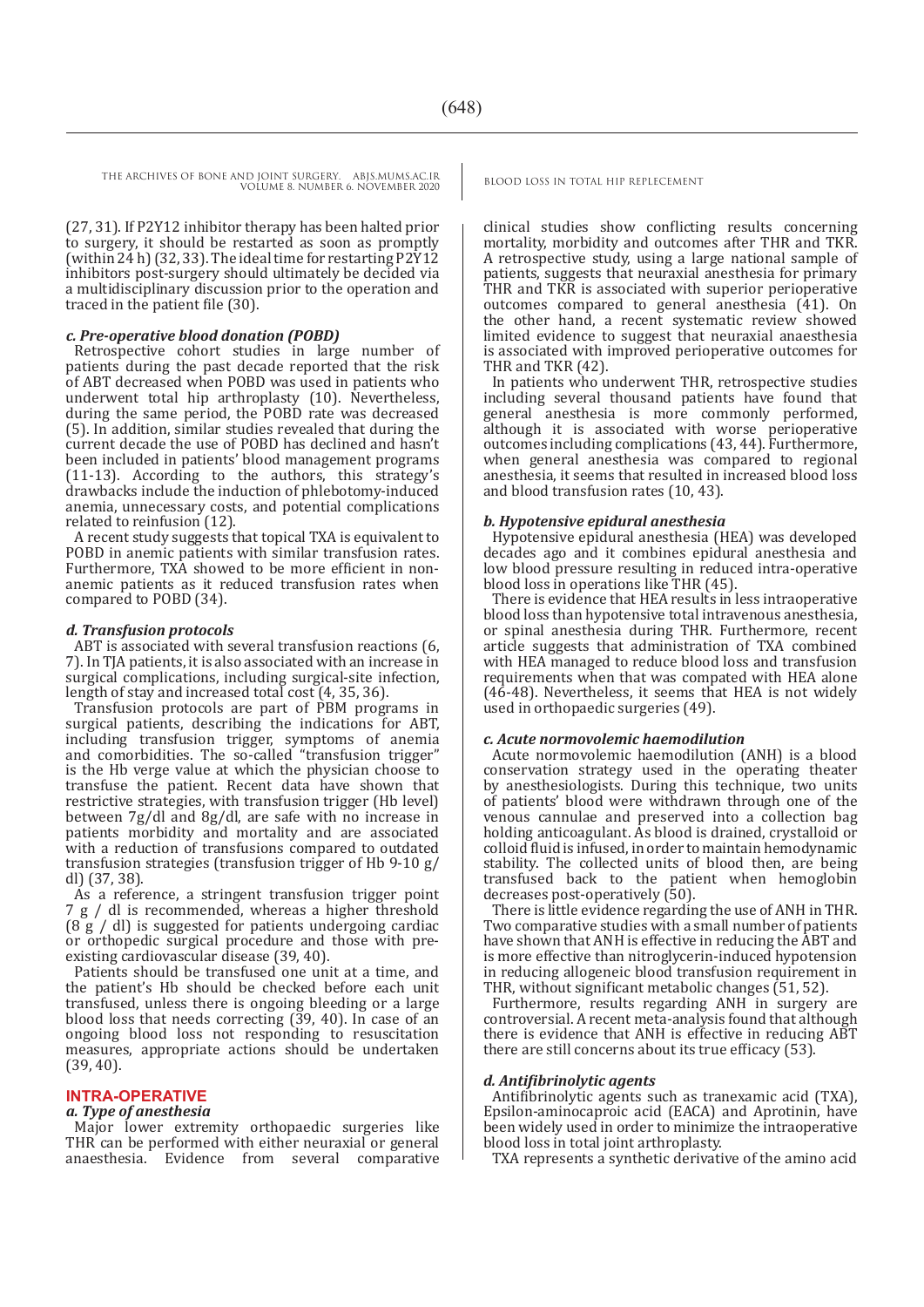> lysine, which inhibits the interaction between plasmin and fibrin by binding to plasminogen. TXA has been the most commonly used agent in the last decade. In addition, TXA can be administered either intravenously (IV), locally, orally, or combined. Recent meta-analyses have shown that TXA is efficient in reducing the blood loss and the transfusion rate, and also safe without increasing the complications (54-56). Furthermore, recent reports support the use of TXA post-operatively (57). Although it is clear that TXA is efficient and safe, there is still no consensus on the best route of administration, dosage regimen or time of administration (58).

> Epsilon-aminocaproic acid (EACA) represents an antifibrinolytic agent which acts by a similar mechanism to TXA. A retrospective clinical study in patients who underwent THR, found that EACA is comparable to TXA in THA for reducing transfusion rates while at a lower cost per surgery (59). A recent meta-analysis showed that intravenous EACA is effective and safe in THR and TKR without escalating the frequency of thromboembolic events (60). The authors stated that further studies should focus on the comparison of aminocaproic acid and TXA in arthroplasty procedures (60).

> Aprotinin represents a non-lysine antifibrinolytic agent. Although a multicenter, randomized, double-blind, placebo-controlled study published in 2007 showed that aprotinin is safe and effective in decreasing blood transfusion in THR, there is no recent data concerning its use in THR. It is known that in 2008, the U.S (61). Food and Drug Administration prohibited aprotinin use because of associated postoperative complications, including cerebrovascular accidents and renal failure.

#### *e. Intra-operative auto-transfusion or cell salvage*

Intra-operative auto-transfusion (IAT) or cell salvage (CS) represents a method through which the blood loss during the arthroplasty is collected, filtered and washed in order to be reinfused back to the patient. Many devices have been developed since the 1960s in order to produce autologous blood ready to be reinfused. Although the use of CC in major orthopaedic operations significantly decreases intraoperative and postoperative ABT requirements, clinical studies regarding the use of CC in THR patients are limited (62, 63). However, CC seems to be a more efficient method compared to post-operative autotransfusion (PAT) when it comes to patients undergoing THR (64).

Nevertheless, the increase in cost and the lack of studies comparing the CC to other methods of patients' blood management, leads to the conclusion that further research is required to best establish when and how cell salvage should be exercised together with newer blood conservation methods (62, 65).

#### *f. Surgical Approaches. Standard versus Mini-Incision approaches*

THR can be performed using many different approaches; mini-incision or minimal-invasive approaches are performed through a less than 12 cm skin incision (65).

Direct anterior approach (DAA) and posterior miniincision are the most commonly used mini-incision

approaches but there is still no consensus concerning the advantages of the mini-incision approaches (66, 67). However, there are numerous studies that report statistically significant reduction in blood loss when DAA was compared to direct lateral approach. Furthermore, most of these articles advocated better early functional outcomes and less pain (68-71).

A recent meta-analysis found that limited incision THA was better than standard incision THA in four measures, including blood loss (421 mL versus 494 mL). In addition, there were no outcomes for which standard incision was better and no major difference was noted regarding the rate of complications (72). According to another metaanalysis, there is evidence that mini-incision posterior THA resulted in statistically significant decrease in blood loss (67).

#### *g. Non pharmacological hemostatic agents Topical fibrin sealants*

Fibrin sealant (FS) is composed mostly of human fibrinogen and thrombin. These agents mimic the final steps of the physiological coagulation cascade to form a fibrin clot (73).

There are many studies that have evaluated the efficacy or safety of FS regarding the perioperative blood loss management in patients undergoing THA. Recent systematic reviews and meta analyses have shown that topical administration of FS was associated with a reduction of blood loss and transfusion rate without an increase in complications (74, 75).

#### *Biopolar vs Monopolar sealant*

Monopolar electrocautery represents a device which can be used for various modalities including cut, desiccation and fulguration. Through a pencil instrument, electrical current is delivered to cut tissue and cause blood coagulation. Perioperative temperatures can reach 300 degrees Celsius causing smoke and eschar formation. On the other hand, bipolar sealer combines radiofrequency energy and saline in order to provide hemostatic sealing of soft tissue (76). This combination allows the device to operate at nearly 100 degrees Celsius (77).

Although bipolar sealant is effective in reducing blood loss in other operations like spine and brain surgery, recent meta analyses have found that the use of bipolar sealer was not superior to standard electrocautery in patients undergoing primary THA in terms of blood loss and transfusion rate (77, 78).

#### *Platelet rich plasma*

Platelet rich plasma (PRP) is an autologous blood product with an increased concentration of platelets. PRP contains specific growth factors, which play a crucial role in the healing process and has been used in many fields including musculoskeletal conditions for more than 30 years (79, 80).

Although there is some evidence that PRP if effective in reducing the post-operative bleeding in TKR patients we found no reports concerning the PRP effect on blood loss in THR patients. On the other hand, a recent comparative systematic review of clinical and experimental data in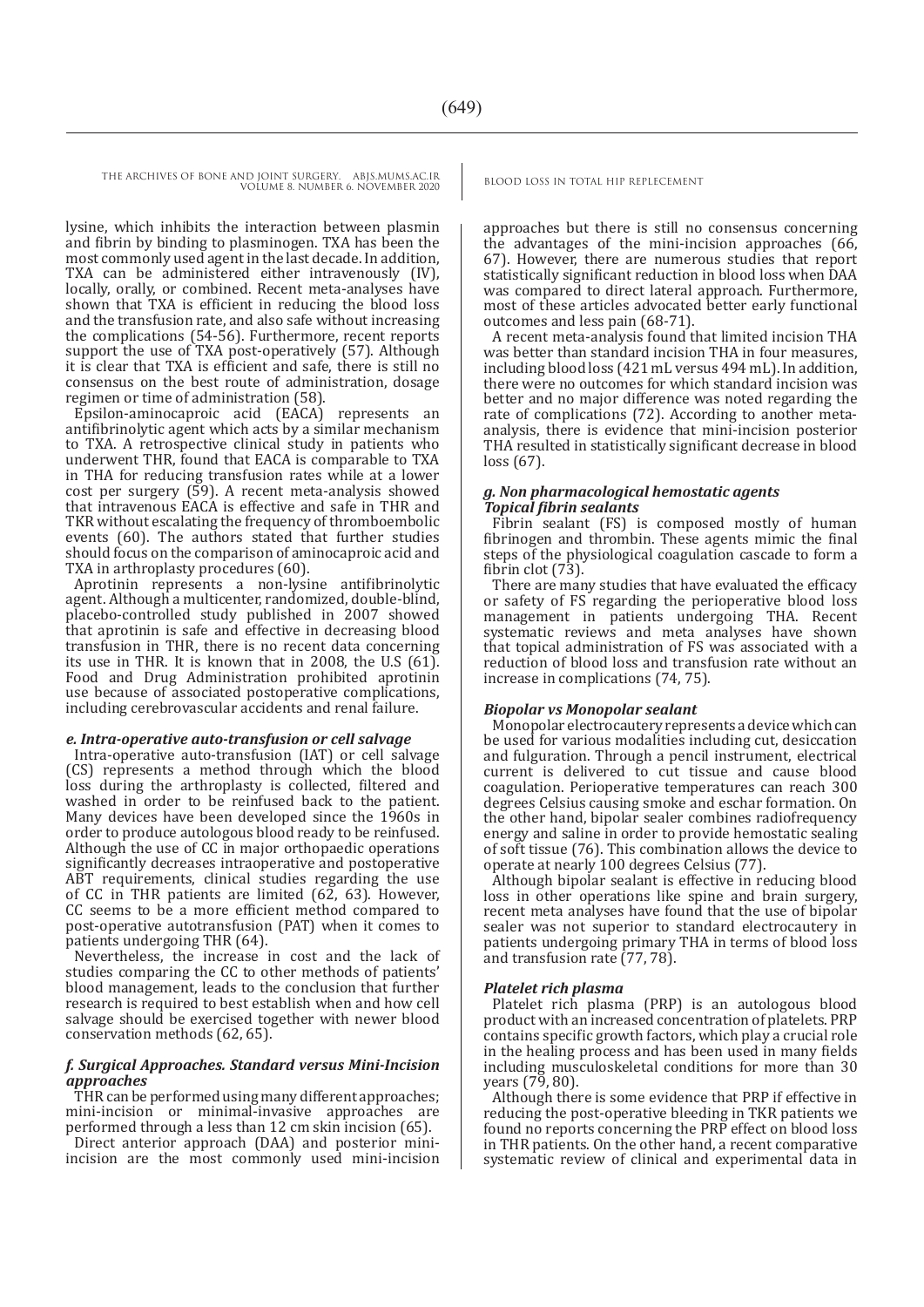equine and human musculoskeletal lesions reported that the use of PRP in musculoskeletal lesions, although safe and promising, has still not shown strong evidence in clinical scenarios (81, 82).

#### *h. Drainage*

The closed-suction drains are used in many othopaedic procedures in order to evacuate any postoperative Theoretically, the postoperative<br>ion increases the postoperative hematoma formation increases the swelling and pain, impairs the wound healing and increases the risk in surgical site infection. On the other hand, the use of drains increases the blood loss and potentially the transfusion rates by eliminating the tamponade effect. Furthermore, it may allow retrograde surgical site infection.

Systematic reviews and meta analyses showed that the routine use of drains in THR is not supported by the literature (84-86). No significant difference has been found in the incidence of hematoma formation, wound infections or wound healing problems between those allocated to drains and the non-drained wounds. On the other hand, the use of drains increased requirement in postoperative blood transfusion. Nevertheless, it is concluded that the accuracy of the meta-analysis is limited due to the heterogeneity between studies and it is suggested that high-quality randomized trials are needed to maximize the reliability of evidences (85, 87).

#### **POST-OPERATIVE**

#### *a. Cryotherapy*

The term refers to the use of means that induce low temperature to the skin surrounding the injury.<br>Examination of nerve conduction velocity, skeletal nerve conduction velocity, skeletal muscle microcirculation and changes of the blood vessels under/in a cold environment over the years concluded that cryotherapy can deescalate local inflammatory response, oedema formation, and blood loss and cause anaesthetic effect post-surgery (87-89).

A recent systematic review has shown that cryotherapy was effective without increasing the risk of adverse effect in both THR and TKR patients in terms of decreasing the pain. It was also effective in decreasing blood loss in TKR but not in THR patients (90).

#### *b. Post-operative auto-transfusion*

The post-operative auto-transfusion (PAT) is the reinfusion of patients' blood collected in special reinfusion drains. This blood is usually filtered -or less commonly washed- before reinfusion.

Systematic reviews and meta analyses have found that PAT decreases the ABT rate in both THR and TKR patients (91-93). However, due to the poor methodological quality and the heterogeneity of the studies, it is not clear whether PAT decreases the complications rate, length of stay and total cost when compared to ABT (92).

The use of reinfusion drains has been questioned in clinical studies where TXA was used. A randomized controlled trial has shown that addition of TXA to a restrictive transfusion protocol, makes the use of a postoperative blood salvage system in patients

undergoing primary hip and knee arthroplasty, unnecessary (94). Another randomized comparative study has shown that the use of TXA in both THR and TKR patients is more effective and provides cost savings compared with reinfusion drains (and PAT) as a blood management tool (95).

#### **Discussion**

#### *Strategies that are currently supported by strong evidence*

According to this review's findings, preoperative patients' evaluation and treatment of possible anemia is undoubtedly the first and probably the most important strategy that should be included in any PBM program in order to reduce the transfusion rate.

The use of TXA in THR is currently the most widely used nonsurgical agent regarding the decrease in blood loss and ABT transfusion rate.

In our opinion there is enough evidence not to use drains in THR, although it seems that further high-quality studies are needed.

#### *Strategies that are currently supported by weak evidence*

Although there is some evidence that neuraxial anaesthesia is associated with improved perioperative outcomes including a decreased blood loss, there is still need for further well-organized studies. Additionally, mini-incision posterior approach seems to be associated with less blood loss.

Other intra-operative interventions such as acute normovolemic haemodilution, intra-operative autotransfusion or cell salvage and no pharmacological hemostatic agents (topical fibrin sealants, and platelet rich plasma) although they reduce the need for ABT, are not currently supported by strong scientific evidence and their cost is substantial. Furthermore, a very recent cost-effectiveness analysis has shown that TXA, when compared with no pharmacological hemostatic agent as well as with EACA, it is the most cost-effective strategy to minimize intraoperative blood loss in THR and TKR (96, 97).

Post-operative autotransfusion (PAT) seems to be a less "attractive" technique when compared to TXA, while TXA use during the post-operative period is supported by numerous studies.

#### *Strategies that are currently not supported by enough evidence*

On the contrary, the available data do not support the use of pre-operative blood donation, bipolar sealant, and cryotherapy in THR patients.

THR is a common orthopaedic procedure and is associated with a significant amount of blood loss. Significant outcomes of the consequent ABTs and/or anaemia which take place post-surgically include an increased length of stay, morbidity, cardiovascular risks and slow rehabilitation.

The aim of all blood saving methods is the cost-effective lessening of ABTs. The purpose of this review was to assess current evidence regarding the safety, cost-effectiveness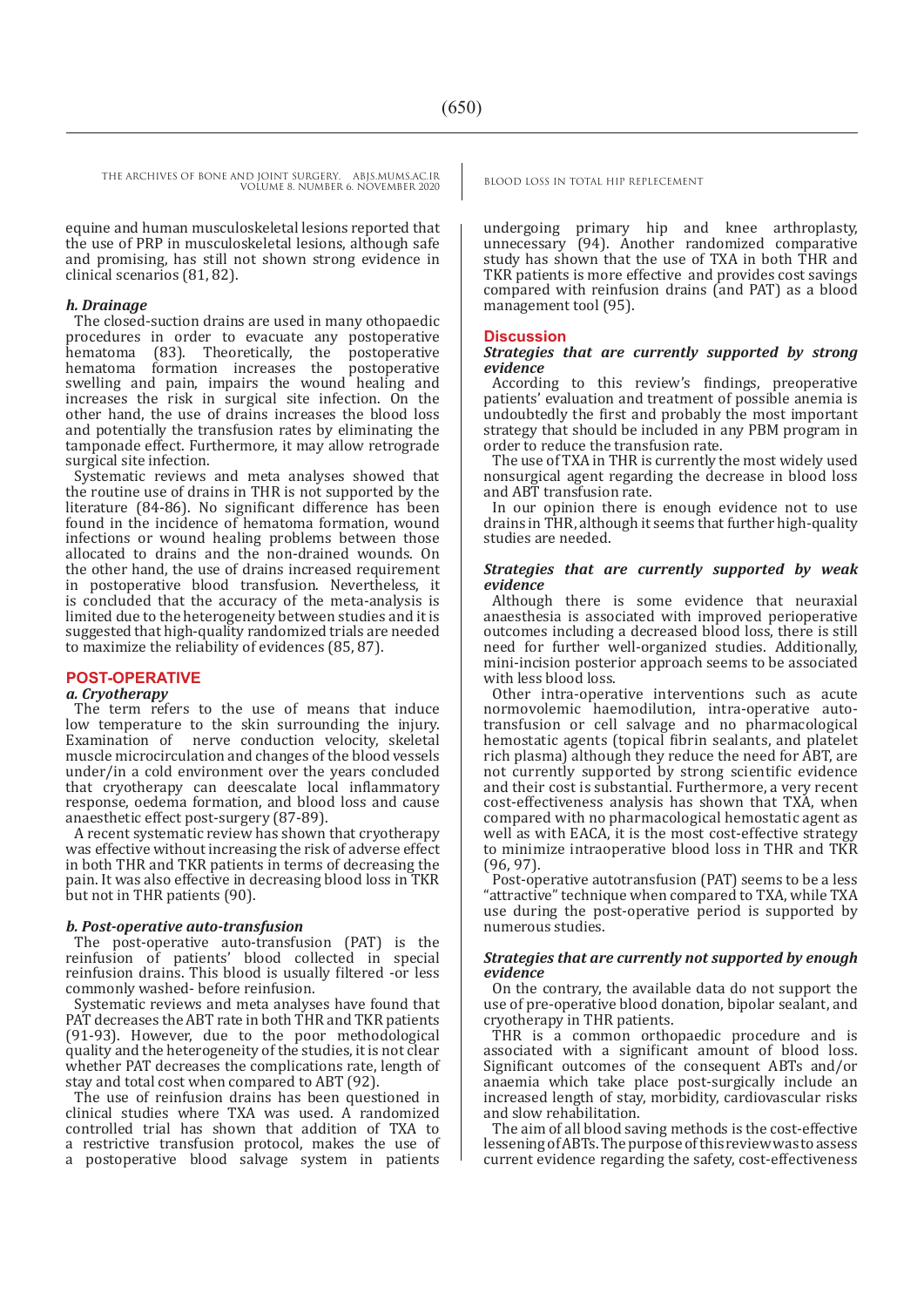and efficacy on the different pre/intra/post-surgical management strategies for patients receiving THR. Numerous techniques have been described in order to minimize blood loss. However, there are controversial results in the literature. Our article is not a systematic review; thus, our main limitation is the "selection bias" of studies/articles that have been included. We acknowledge that there are numerous published articles that have not been included/analysed in our review. However, we tried to apply high qualitive criteria regarding the included studies rather than quantitive increase in our references.

Nowadays, blood management programs is necessity. These programs should have a multimodel/ multidisciplinary approach and be structured on strong evidences aiming to minimize the blood loss and in the meantime be cost-effective. It's of paramount importance for every orthopaedic surgeon to understand each method separately and combine these methods to result in an individualistic blood saving model. Ultimately, it's crucial to emphasize the significance of a team approach (e.g. hematologist, orthopaedic surgeon, anesthesiologist) so as to attain the best outcomes.

Conflicts of Interest: No potential conflicts of interest. No financial or material support.

Author contributions: K.V. and G.T. equally contributed to the design and implementation of the research and investigation, literature review and analysis of the results and to the writing of the manuscript, drafting, critical revision and editing. G.D. was responsible to the conception of the idea, correction(design, Grammar) and supervise the project. T.T contributed to Grammar and reference design.

Konstantinos Vrontis MD<sup>1</sup>

Georgios Tsinaslanidis MD2

Georgios I. Drosos MD PhD3

Themistoklis Tzatzairis MSc4

1 Bank of Cyprus Oncology Center, Acropoleos Ave 32, Strovolos, Nicosia, Cyprus

2 George Eliot Hospital NHS Trust, Nuneaton, Warwickshire

3 Democritus University of Thrace, University General Hospital of Alexandroupolis, Alexandroupolis, Dragana, Greece

4 Whitechapel Rd, Whitechapel, London, UK

#### **References**

- 1. Liu XW, Zi Y, Xiang LB, Wang Y. Total hip arthroplasty: areview of advances, advantages and limitations. Int J Clin Exp Med. 2015 ;8(1):27–36.
- 2. Sehat KR, Evans RL, Newman JH. Hidden blood loss following hip and knee arthroplasty. Correct management of blood loss should take hidden loss into account. J Bone Joint Surg Br. 2004 ;86(4):561–5.
- 3. Kamath AF, Pagnano MW. Blood Management for Patients Undergoing Total Joint Arthroplasty: JBJS Rev. 2013 ;1(2).
- 4. Saleh A, Small T, Chandran Pillai ALP, Schiltz NK, Klika AK, Barsoum WK. Allogenic blood transfusion following total hip arthroplasty: results from the nationwide inpatient sample, 2000 to 2009. J Bone Joint Surg Am. 2014 ;96(18):e155 (1-10).
- 5. Yoshihara H, Yoneoka D. National trends in the utilization of blood transfusions in total hip and knee arthroplasty. J Arthroplasty. 2014 ;29(10):1932–7.
- 6. Delaney M, Wendel S, Bercovitz RS, Cid J, Cohn C, Dunbar NM et al, Biomedical Excellence for Safer Transfusion (BEST) Collaborative. Transfusion reactions: prevention, diagnosis, and treatment. Lancet Lond Engl. 2016 ;388(10061):2825–36.
- 7. Frazier SK, Higgins J, Bugajski A, Jones AR, Brown MR. Adverse Reactions to Transfusion of Blood Products and Best Practices for Prevention. Crit Care Nurs Clin North Am. 2017 ;29(3):271–90.
- 8. Bong MR, Patel V, Chang E, Issack PS, Hebert R, Di Cesare PE. Risks associated with blood transfusion after total knee arthroplasty. J Arthroplasty. 2004;

19(3):281–7.

- 9. Spahn DR. Anemia and patient blood management in hip and knee surgery: a systematic review of the literature. Anesthesiology. 2010 ;113(2):482–95.
- 10.Park JH, Rasouli MR, Mortazavi SMJ, Tokarski AT, Maltenfort MG, Parvizi J. Predictors of perioperative blood loss in total joint arthroplasty. J Bone Joint Surg Am. 2013 ;95 (19):1777–83.
- 11.Marson BA, Shah J, Deglurkar M. Blood transfusion in hip and knee arthroplasties: the end of the pre-operative group and save? Eur J Orthop Surg Traumatol Orthop Traumatol. 2015 ;25(5):871–5.
- 12.Loftus TJ, Spratling L, Stone BA, Xiao L, Jacofsky DJ. A Patient Blood Management Program in Prosthetic Joint Arthroplasty Decreases Blood Use and Improves Outcomes. J Arthroplasty. 2016 ;31(1):11–4.
- 13.Bedard NA, Pugely AJ, Lux NR, Liu SS, Gao Y, Callaghan JJ. Recent Trends in Blood Utilization After Primary Hip and Knee Arthroplasty. J Arthroplasty. 2017; 32(3):724–7.
- 14.McLean E, Cogswell M, Egli I, Wojdyla D, de Benoist B. Worldwide prevalence of anaemia, WHO Vitamin and Mineral Nutrition Information System, 1993- 2005. Public Health Nutr. 2009 ;12(4):444–54.
- 15.Muñoz M, Gómez-Ramí�rez S, Kozek-Langeneker S, Shander A, Richards T, Pavía J et al. 'Fit to fly': overcoming barriers to preoperative haemoglobin optimization in surgical patients. Br J Anaesth. 2015; 115(1):15–24.
- 16.Lasocki S, Krauspe R, von Heymann C, Mezzacasa A,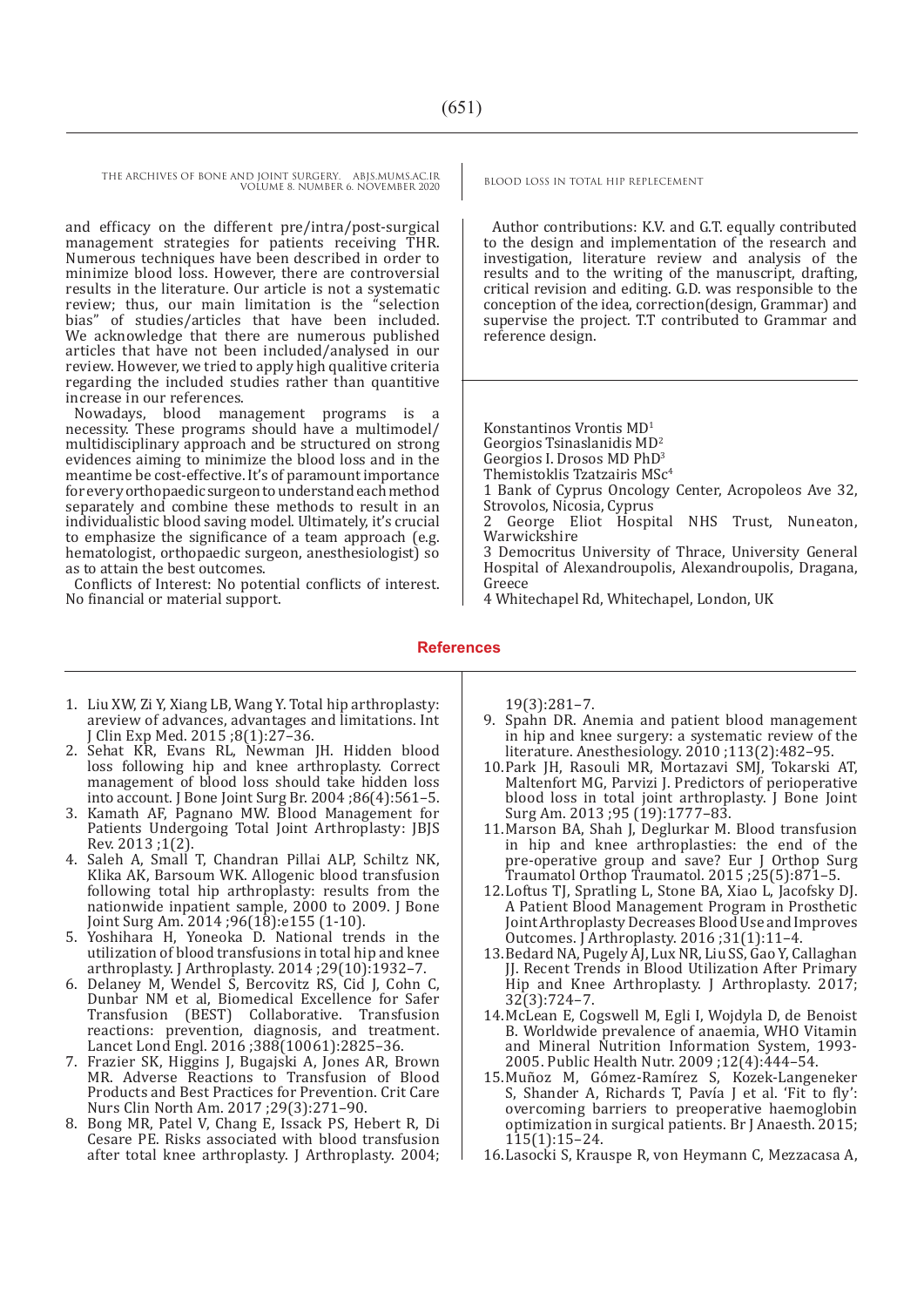Chainey S, Spahn DR. PREPARE: the prevalence of perioperative anaemia and need for patient blood management in elective orthopaedic surgery: a multicentre, observational study. Eur J Anaesthesiol. 2015 ;32(3):160–7.

- 17.Kearney B, To J, Southam K, Howie D, To B. Anaemia in elective orthopaedic surgery - Royal Adelaide Hospital, Australia. Intern Med J. 2016;46(1):96–101.
- 18.Jans Ø, Nielsen CS, Khan N, Gromov K, Troelsen A, Husted H. Iron deficiency and preoperative anaemia in patients scheduled for elective hip- and knee arthroplasty - an observational study. Vox Sang. 2018 ;113(3):260–7.
- 19.Goodnough LT, Maniatis A, Earnshaw P, Benoni G, Beris P, Bisbe E et al. Detection, evaluation, and management of preoperative anaemia in the elective orthopaedic surgical patient: NATA guidelines. Br J Anaesth. 2011 ;106(1):13–22.
- 20.Kristensen SD, Knuuti J, Saraste A, Anker S, Bøtker HE, Hert SD et al. 2014 ESC/ESA Guidelines on non-cardiac surgery: cardiovascular assessment and management The Joint Task Force on noncardiac surgery: cardiovascular assessment and management of the European Society of Cardiology (ESC) and the European Society of Anaesthesiology (ESA). Eur Heart J. 2014 ;35(35):2383–431.
- 21.Di Minno MND, Prisco D, Ruocco AL, Mastronardi P, Massa S, Di Minno G. Perioperative handling of patients on antiplatelet therapy with need for surgery. Intern Emerg Med. 2009 ;4(4):279–88.
- 22.Biondi-Zoccai GGL, Lotrionte M, Agostoni P, Abbate A, Fusaro M, Burzotta F et al. A systematic review and meta-analysis on the hazards of discontinuing or not adhering to aspirin among 50,279 patients at risk for coronary artery disease. Eur Heart J. 2006;27(22):2667–74.
- 23.Oscarsson A, Gupta A, Fredrikson M, Järhult J, Nyström M, Pettersson E et al. To continue or discontinue aspirin in the perioperative period: a randomized, controlled clinical trial. Br J Anaesth. 2010 ;104(3):305–12.
- 24.Sundström J, Hedberg J, Thuresson M, Aarskog P, Johannesen KM, Oldgren J. Low-Dose Aspirin Discontinuation and Risk of Cardiovascular Events: A Swedish Nationwide, Population-Based Cohort Study. Circulation. 2017 ;136(13):1183–92.
- 25.Horlocker TT, Wedel DJ, Rowlingson JC, Enneking FK, Kopp SL, Benzon HT et al. Regional anesthesia in the patient receiving antithrombotic or thrombolytic therapy: American Society of Regional Anesthesia and Pain Medicine Evidence-Based Guidelines (Third Edition). Reg Anesth Pain Med. 2010 ;35(1):64–101.
- 26.Burger W, Chemnitius J-M, Kneissl GD, Rücker G. Low-dose aspirin for secondary cardiovascular prevention - cardiovascular risks after its perioperative withdrawal versus bleeding risks with its continuation - review and meta-analysis. J Intern Med. 2005 ;257(5):399–414.
- 27.Rossini R, Musumeci G, Visconti LO, Bramucci E, Castiglioni B, De Servi S et al. Perioperative management of antiplatelet therapy in patients

with coronary stents undergoing cardiac and noncardiac surgery: a consensus document from Italian cardiological, surgical and anaesthesiological societies. EuroIntervention J Eur Collab Work Group Interv Cardiol Eur Soc Cardiol. 2014; 10(1):38–46.

- 28.Levine GN, Bates ER, Bittl JA, Brindis RG, Fihn SD, Fleisher LA et al. 2016 ACC/AHA Guideline Focused Update on Duration of Dual Antiplatelet Therapy in Patients With Coronary Artery Disease. J Am Coll Cardiol. 2016 ;68(10):1082–115.
- 29.Authors/Task Force members, Windecker S, Kolh P, Alfonso F, Collet JP et al. 2014 ESC/EACTS Guidelines on myocardial revascularization: The Task Force on Myocardial Revascularization of the European Society of Cardiology (ESC) and the European Association for Cardio-Thoracic Surgery (EACTS)Developed with the special contribution of the European Association of Percutaneous Cardiovascular Interventions (EAPCI). Eur Heart J. 2014 ;35(37):2541–619.
- 30.Valgimigli M, Bueno H, Byrne RA, Collet JP, Costa F, Jeppsson A et al. 2017 ESC focused update on dual antiplatelet therapy in coronary artery disease developed in collaboration with EACTS: The Task Force for dual antiplatelet therapy in coronary artery disease of the European Society of Cardiology (ESC) and of the European Association for Cardio-Thoracic Surgery (EACTS). Eur Heart J. 2018 ;39(3):213–60.
- 31.Merritt JC, Bhatt DL. The efficacy and safety of perioperative antiplatelet therapy. J Thromb Thrombolysis. 2004 ;17(1):21–7.
- 32.Abualsaud AO, Eisenberg MJ. Perioperative Management of Patients With Drug-Eluting Stents. JACC Cardiovasc Interv. 2010 ;3(2):131–42.
- 33.Dimitrova G, Tulman DB, Bergese SD. Perioperative management of antiplatelet therapy in patients with drug-eluting stents. HSR Proc Intensive Care Cardiovasc Anesth. 2012 ;4(3):153–67.
- 34.Kasparek MF, Faschingbauer M, Waldstein W, Boettner CS, Boettner F. Topical Tranexamic Acid is Equivalent to Targeted Preoperative Autologous Blood Donation in Total Hip Arthroplasty. Arthroplasty. 2017; 32(4):1176–9.
- 35.Kim JL, Park JH, Han SB, Cho IY, Jang KM. Allogeneic Blood Transfusion Is a Significant Risk Factor for Surgical-Site Infection Following Total Hip and Knee Arthroplasty: A Meta-Analysis. J Arthroplasty. 2017;  $32(1):320-5.$
- 36.Everhart JS, Sojka JH, Mayerson JL, Glassman AH, Scharschmidt TJ. Perioperative Allogeneic Red Blood-Cell Transfusion Associated with Surgical Site Infection After Total Hip and Knee Arthroplasty. J Bone Joint Surg Am. 2018 ;100(4):288–94.
- 37.Salpeter SR, Buckley JS, Chatterjee S. Impact of more restrictive blood transfusion strategies on clinical outcomes: a meta-analysis and systematic review. Am J Med. 2014; 127(2): 124-131.
- 38.Holst LB, Petersen MW, Haase N, Perner A, Wetterslev J. Restrictive versus liberal transfusion strategy for red blood cell transfusion: systematic review of randomised trials with meta-analysis and trial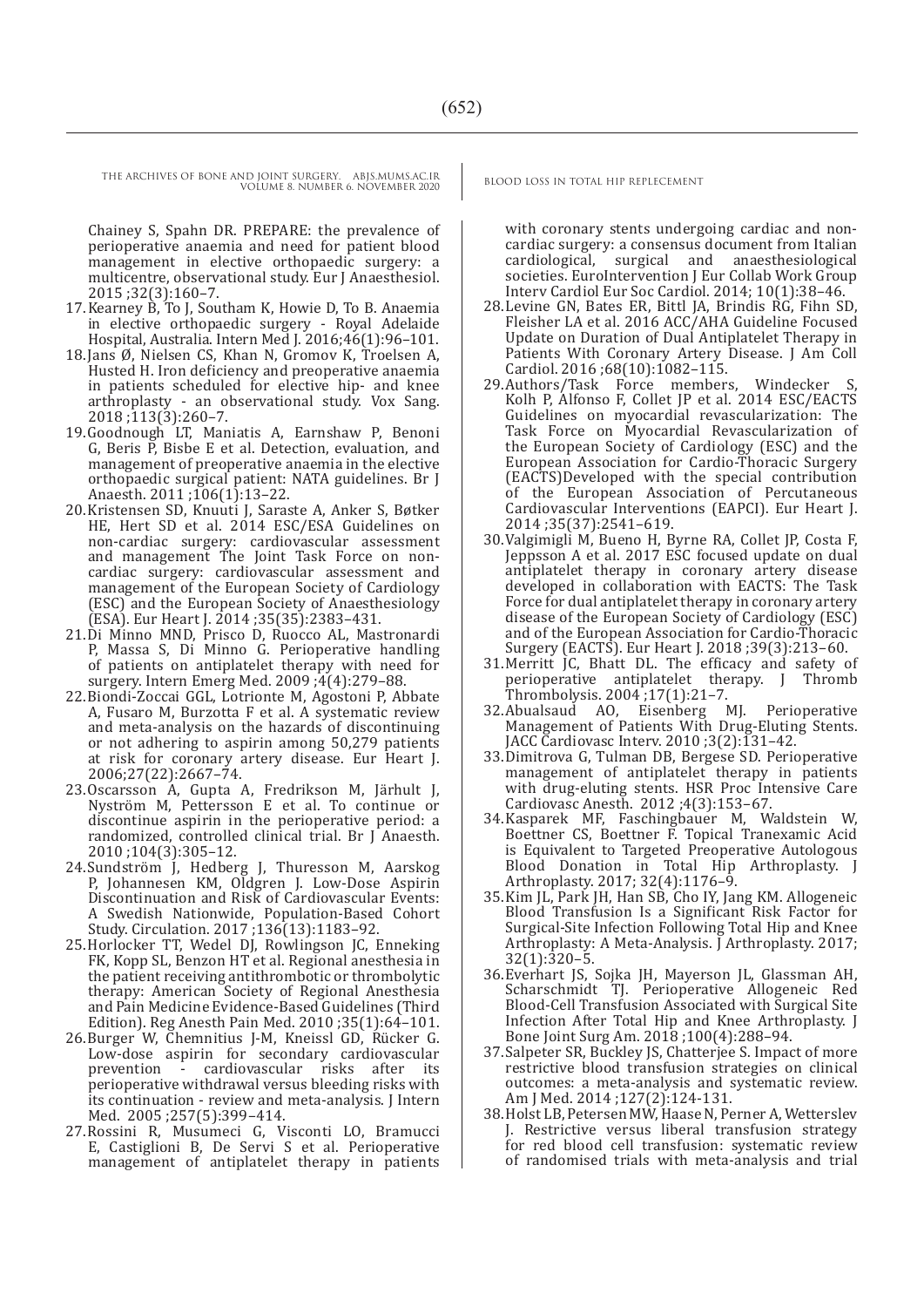sequential analysis. BMJ. 2015 ;350:h1354.

- 39.Carson JL, Guyatt G, Heddle NM, Grossman BJ, Cohn CS, Fung MK, et al. Clinical Practice Guidelines From the AABB: Red Blood Cell Transfusion Thresholds and Storage. JAMA. 2016 ;316(19):2025–35.
- 40.Klein AA, Arnold P, Bingham RM, Brohi K, Clark R, Collis R et al. AAGBI guidelines: the use of blood components and their alternatives 2016. Anaesthesia. 2016 ;71(7):829–42.
- 41.Memtsoudis SG, Sun X, Chiu YL, Stundner O, Liu SS, Banerjee S et al. Perioperative comparative effectiveness of anesthetic technique in orthopedic patients. Anesthesiology. 2013 ;118(5):1046–58.
- 42.Johnson RL, Kopp SL, Burkle CM, Duncan CM, Jacob AK, Erwin PJ et al. Neuraxial vs general anaesthesia for total hip and total knee arthroplasty: a systematic review of comparative-effectiveness research. Br J Anaesth. 2016 ;116(2):163–76.
- 43.Basques BA, Toy JO, Bohl DD, Golinvaux NS, Grauer JN. General compared with spinal anesthesia for total hip arthroplasty. J Bone Joint Surg Am. 2015;97(6):455–61.
- 44.Helwani MA, Avidan MS, Ben Abdallah A, Kaiser DJ, Clohisy JC, Hall BL et al. Effects of regional versus general anesthesia on outcomes after total hip arthroplasty: a retrospective propensity-matched cohort study. J Bone Joint Surg Am. 2015;97(3): 186–93.
- 45.Sharrock NE, Salvati EA. Hypotensive epidural anesthesia for total hip arthroplasty: a review. Acta Orthop Scand. 1996 ;67(1):91–107.
- 46.Eroglu A, Uzunlar H, Erciyes N. Comparison of hypotensive epidural anesthesia and hypotensive total intravenous anesthesia on intraoperative blood loss during total hip replacement. J Clin Anesth. 2005 ;17(6):420–5.
- 47.Niemi TT, Pitkänen M, Syrjälä M, Rosenberg PH. Comparison of hypotensive epidural anaesthesia and spinal anaesthesia on blood loss and coagulation during and after total hip arthroplasty. Acta Anaesthesiol Scand. 2000 ;44(4):457–64.
- 48.Lee YC, Park SJ, Kim JS, Cho CH. Effect of tranexamic acid on reducing postoperative blood loss in combined hypotensive epidural anesthesia and general anesthesia for total hip replacement. J Clin Anesth. 2013 ;25(5):393–8.
- 49.Moonen AFCM, Neal TD, Pilot P. Peri-operative blood management in elective orthopaedic surgery. A critical review of the literature. Injury. 2006 ;37 Suppl 5:S11-16.
- 50.Olsfanger D, Jedeikin R, Metser U, Nusbacher J, Gepstein R. Acute normovolaemic haemodilution and idiopathic scoliosis surgery: effects on homologous blood requirements. Anaesth Intensive Care. 1993; 21(4):429–31.
- 51.Oishi CS, D'Lima DD, Morris BA, Hardwick ME, Berkowitz SD, Colwell CW. Hemodilution with other blood reinfusion techniques in total hip arthroplasty. Clin Orthop. 1997 ;(339)132–9.
- 52.Karakaya D, Ustün E, Tür A, Bariş S, Sarihasan B, Sahinoğlu H et al. Acute normovolemic hemodilution

and nitroglycerin-induced hypotension: comparative effects on tissue oxygenation and allogeneic blood transfusion requirement in total hip arthroplasty. J Clin Anesth. 1999; 11(5):368–74.

- 53.Zhou X, Zhang C, Wang Y, Yu L, Yan M. Preoperative Acute Normovolemic Hemodilution for Minimizing Allogeneic Blood Transfusion: A Meta-Analysis. Anesth Analg. 2015 ;121(6):1443–55.
- 54.Li J, Zhang Z, Chen J. Comparison of efficacy and safety of topical versus intravenous tranexamic acid in total hip arthroplasty: A meta-analysis. Medicine (Baltimore). 2016 ;95(36):e4689.
- 55.Zhang P, Liang Y, Chen P, Fang Y, He J, Wang Combined application versus topical and intravenous application of tranexamic acid following primary total hip arthroplasty: a meta-analysis. BMC Musculoskelet Disord. 2017 ;18(1):90.
- 56.Zhang LK, Ma JX, Kuang MJ, Zhao J, Wang Y, Lu B et al. Comparison of oral versus intravenous application of tranexamic acid in total knee and hip arthroplasty: A systematic review and meta-analysis. Int J Surg Lond Engl. 2017 ;45:77–84.
- 57.Luo ZY, Wang D, Meng WK, Wang HY, Pan H, Pei FX et al. Oral tranexamic acid is equivalent to topical tranexamic acid without drainage in primary total hip arthroplasty: A double-blind randomized clinical trial. Thromb Res. 2018 ;167:1–5.
- 58.Fillingham YA, Ramkumar DB, Jevsevar DS, Yates AJ, Shores P, Mullen K et al. The Efficacy of Tranexamic Acid in Total Knee Arthroplasty: A Network Meta-Analysis. J Arthroplasty. 2018 ;33(10):3090-3098.
- 59.Churchill JL, Puca KE, Meyer ES, Carleton MC, Truchan SL, Anderson MJ. Comparison of ε-Aminocaproic Acid and Tranexamic Acid in Reducing Postoperative Transfusions in Total Hip Arthroplasty. J Arthroplasty. 2016 ;31(12):2795-2799.
- 60.Dong Q, Zhang Y, Sun X, Hu F. The effectiveness and safety of aminocaproic acid for reducing blood loss in total knee and hip arthroplasty: A meta-analysis. Int J Surg Lond Engl. 2018 ;52:156–63.
- 61.Colwell CW, Chelly JE, Murkin JM, Stevens D, O'Keefe TJ, Hall R et al. Randomized study of aprotinin effect on transfusions and blood loss in primary THA. Clin Orthop. 2007 ;465:189–95.
- 62.Duramaz A, Bilgili MG, Bayram B, Ziroğlu N, Edipoğlu E, Önes HN et al. The role of intraoperative cell salvage system on blood management in major orthopedic surgeries: a cost–benefit analysis. Eur J Orthop Surg Traumatol. 2018 ;28(5):991–7.
- 63.Buget MI, Dikici F, Edipoğlu İ�S, Yıldız E, Valiyev N, Kucukay S. Two-year experience with cell salvage in total hip arthroplasty. Braz J Anesthesiol Elsevier. 2016 ;66(3):276–82.
- 64.Mason L, Fitzgerald C, Powell-Tuck J, Rice R. Intraoperative cell salvage versus postoperative autologous blood transfusion in hip arthroplasty: a retrospective service evaluation. Ann R Coll Surg Engl. 2011 ;93(5):398–400.
- 65.Sikorski RA, Rizkalla NA, Yang WW, Frank SM. Autologous blood salvage in the era of patient blood management. Vox Sang. 2017 ;112(6):499–510.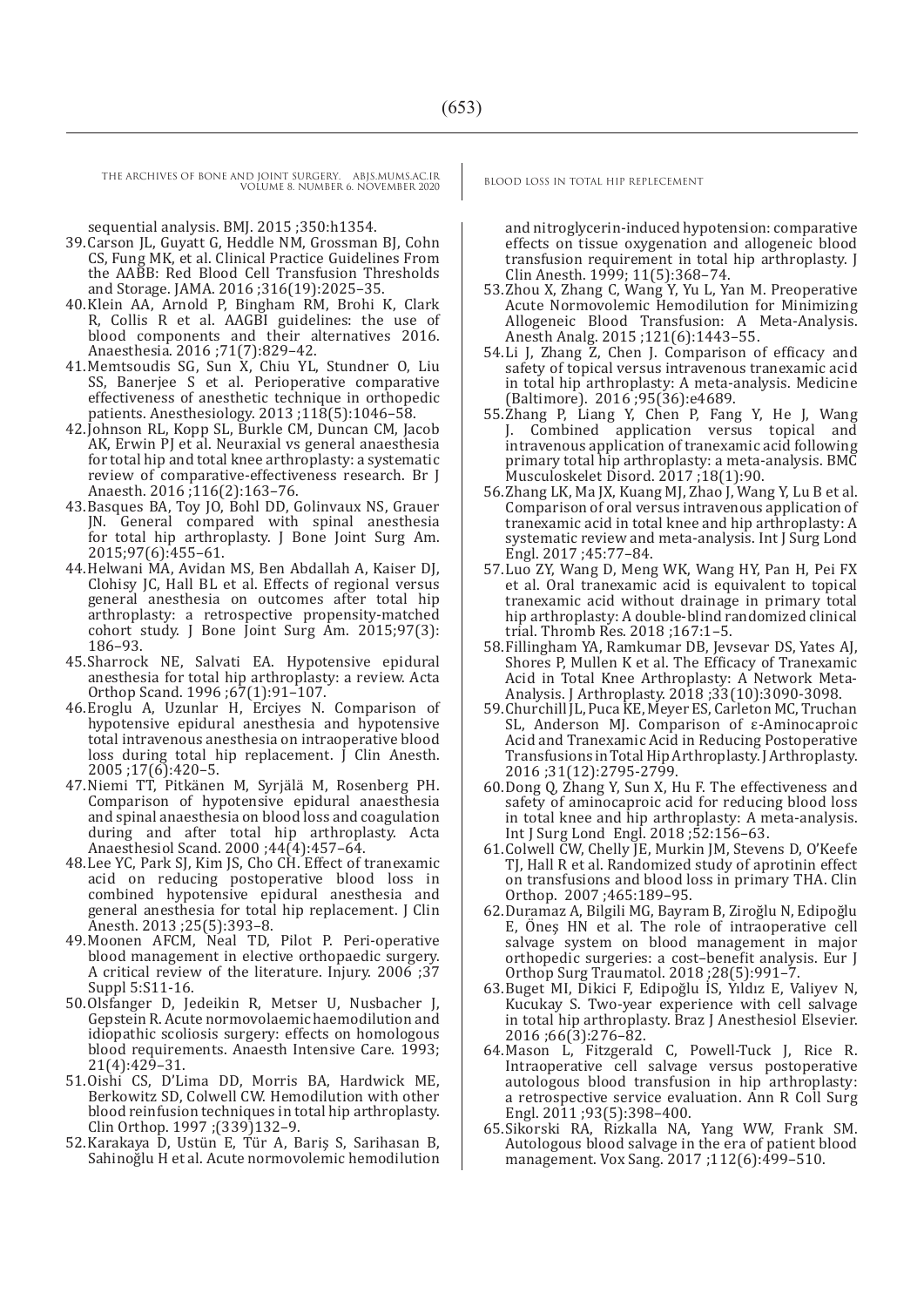- 66.Meermans G, Konan S, Das R, Volpin A, Haddad FS. The direct anterior approach in total hip arthroplasty: a systematic review of the literature. Bone Jt J. 2017;99-B(6):732–40.
- 67.Xu CP, Li X, Song JQ, Cui Z, Yu B. Mini-Incision versus Standard Incision Total Hip Arthroplasty Regarding Surgical Outcomes: A Systematic Review and Meta-Analysis of Randomized Controlled Trials. PLOS ONE. 2013 ;8(11):e80021
- 68.Parvizi J, Restrepo C, Maltenfort MG. Total hip arthroplasty performed through direct anterior approach provides superior early outcome: results of a randomized, prospective study. Orthop Clin North Am. 2016;47(3):497 –504
- 69.Mjaaland KE, Kivle K, Svenningsen S, Pripp AH, Nordsletten L. Comparison of markers for muscle damage, inflammation, and pain using minimally invasive direct anterior versus direct lateral approach in total hip arthroplasty: a prospective, randomized, controlled trial. J Orthop Res : official publication of the Orthopaedic Research Society. 2015;33(9):1305 –10
- 70.Mjaaland KE, Kivle K, Svenningsen S, Pripp AH, Nordsletten L. Comparison of markers for muscle damage, inflammation, and pain using minimally invasive direct anterior versus direct lateral approach in total hip arthroplasty: a prospective, randomized, controlled trial. J Orthop Res : official publication of the Orthopaedic Research Society. 2015;33(9):1305 –10.
- 71.Mayr E, Nogler M, Benedetti MG, Kessler O, Reinthaler A, Krismer M, Leardini A. A prospective randomized assessment of earlier functional recovery in THA patients treated by minimally invasive direct anterior approach: a gait analysis study. Clin Biomech (Bristol, Avon). 2009;24(10):812 –8.
- 72.Maltenfort M. CORR InsightsTM: Is Limited Incision Better Than Standard Total Hip Arthroplasty? A Meta-Analysis. Clin Orthop. 2013 ;471(4):1297–8.
- 73.Jackson MR. Fibrin sealants in surgical practice: An overview. Am J Surg. 2001 ;182(2 Suppl):1S-7S.
- 74.Li J, Li HB, Zhai XC, Qin-Lei, Jiang XQ, Zhang ZH. Topical use of topical fibrin sealant can reduce the need for transfusion, total blood loss and the volume of drainage in total knee and hip arthroplasty: A systematic review and meta-analysis of 1489 patients. Int J Surg Lond Engl. 2016 ;36(Pt A):127–37.
- 75.Zhao Z, Ma X, Ma J, Sun X, Li F, Lv J. A Systematic Review and Meta-analysis of the Topical Administration of Fibrin Sealant in Total Hip Arthroplasty. Sci Rep. 2018 ;8(1):78.
- 76.Huang Z, Ma J, Shen B, Yang J, Zhou Z, Kang P et al. Use of a Bipolar Blood-Sealing System During Total Joint Arthroplasty. Orthopedics. 2015 ;38(12):757–63.
- 77.Yang Y, Zhang LC, Xu F, Li J, Lv YM. Bipolar sealer not superior to standard electrocautery in primary total hip arthroplasty: a meta-analysis. J Orthop Surg. 2014 ;9:92.
- 78.Min JK, Zhang QH, Li HD, Li H, Guo P. The Efficacy of Bipolar Sealer on Blood Loss in Primary Total Hip Arthroplasty: A Meta-Analysis. Medicine (Baltimore).

2016;95(19):e3435.

- 79.Sampson S, Gerhardt M, Mandelbaum B. Platelet rich plasma injection grafts for musculoskeletal injuries: a review. Curr Rev Musculoskelet Med. 2008; 1(3- 4):165–74.
- 80.Hussain N, Johal H, Bhandari M. An evidence-based evaluation on the use of platelet rich plasma in orthopedics - a review of the literature. SICOT-J. 2017;3:57.
- 81.Ma J, Sun J, Guo W, Li Z, Wang B, Wang W. The effect of platelet-rich plasma on reducing blood loss after total knee arthroplasty: A systematic review and meta-analysis. Medicine (Baltimore). 2017; 96(26):e7262.
- 82.Brossi PM, Moreira JJ, Machado TS, Baccarin RY. Platelet-rich plasma in orthopedic therapy: a comparative systematic review of clinical and experimental data in equine and human musculoskeletal lesions. BMC Vet Res. 2015 ;11:98.
- 83.Waugh TR, Stinchfield FE. Suction drainage of orthopaedic wounds. J Bone Joint Surg Am. 1961; 43-A:939–46.
- 84.Zhou X, Li J, Xiong Y, Jiang L, Li W, Wu L. Do we really need closed-suction drainage in total hip arthroplasty? A meta-analysis. Int Orthop. 2013;37(11):2109–18.
- 85.Chen ZY, Gao Y, Chen W, Li X, Zhang YZ. Is wound drainage necessary in hip arthroplasty? A metaanalysis of randomized controlled trials. Eur J Orthop Surg Traumatol Orthop Traumatol. 2014 ;24(6):939–46.
- 86.Kelly EG, Cashman JP, Imran FH, Conroy R, O'Byrne J. Systematic review and meta-analysis of closed suction drainage versus non-drainage in primary hip arthroplasty. Surg Technol Int. 2014 ;24:295–301.
- 87.Abramson DI, Chu LS, Tuck S, Lee SW, Richardson G, Levin M. Effect of tissue temperatures and blood flow on motor nerve conduction velocity. JAMA. 1966; 198(10):1082–8.
- 88.Algafly AA, George KP. The effect of cryotherapy on nerve conduction velocity, pain threshold and pain tolerance. Br J Sports Med. 2007 ;41(6):365–9.
- 89.Curl WW, Smith BP, Marr A, Rosencrance E, Holden M, Smith TL. The effect of contusion and cryotherapy on skeletal muscle microcirculation. J Sports Med Phys Fitness. 1997 ;37(4):279–86.
- 90.Ni SH, Jiang WT, Guo L, Jin YH, Jiang TL, Zhao Y et al. Cryotherapy on postoperative rehabilitation of joint arthroplasty. Knee Surg Sports Traumatol Arthrosc Off J ESSKA. 2015 ;23(11):3354–61.
- 91.Dusik CJ, Hutchison C, Langelier D. The merits of cell salvage in arthroplasty surgery: an overview. Can J Surg J Can Chir. 2014 ;57(1):61–6.
- 92.Xie J, Feng X, Ma J, Kang P, Shen B, Yang J et al. Is postoperative cell salvage necessary in total hip or knee replacement? A meta-analysis of randomized controlled trials. Int J Surg Lond Engl. 2015 ;21: 135–44.
- 93.Leigheb M, Pogliacomi F, Bosetti M, Boccafoschi F, Sabbatini M, Cannas M et al. Postoperative blood salvage versus allogeneic blood transfusion in total